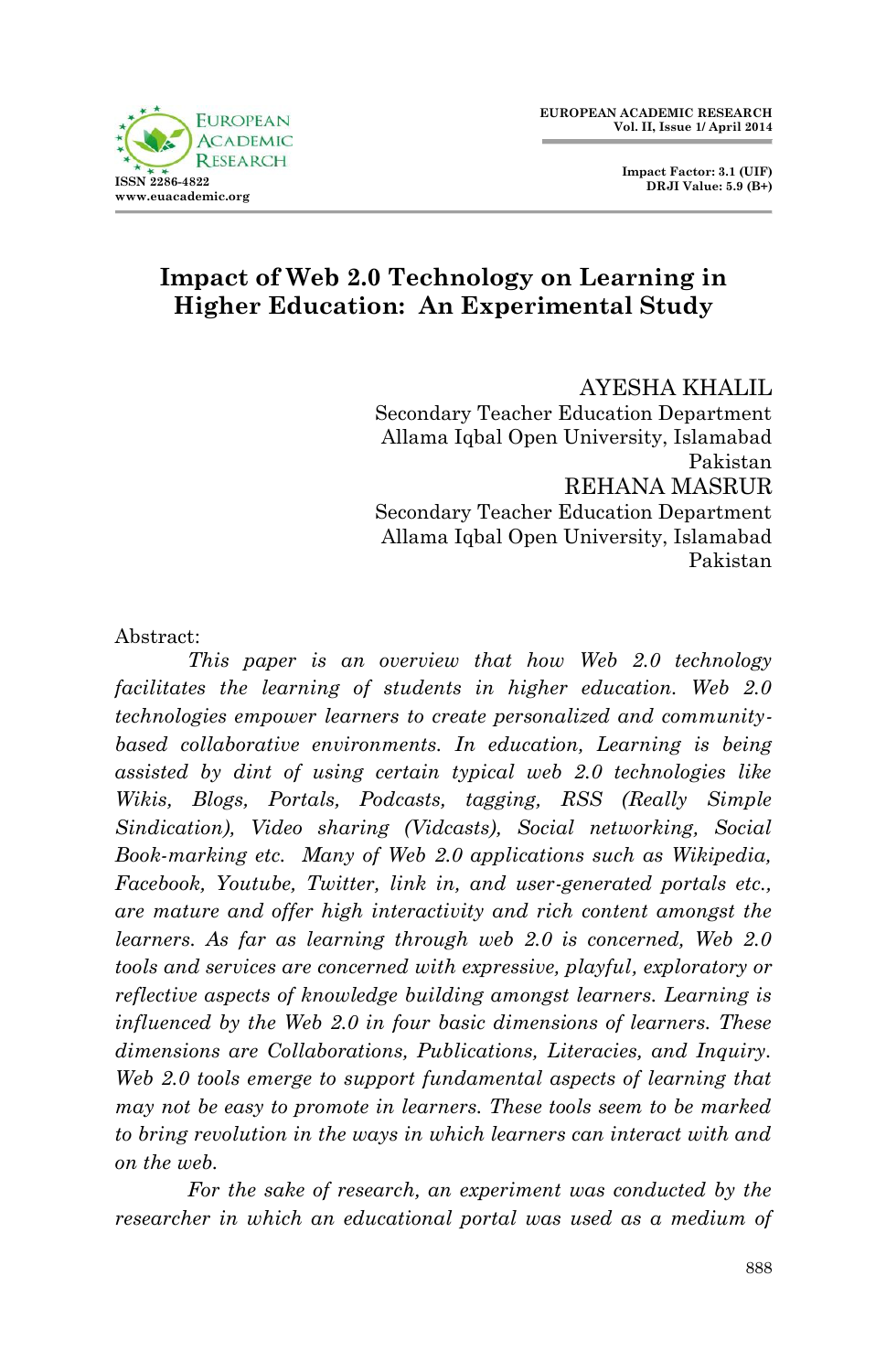Ayesha Khalil, Rehana Masrur*- Impact of Web 2.0 Technology on Learning in Higher Education: An Experimental Study*

*learning. Students belonging to higher education, registered on the portal as experimental group were taught through web 2.0 portal. Findings demonstrated that learning of the students was highly facilitated by using web 2.0 as a medium of learning. There was a significant difference between the learning level of students after being facilitated by the web 2.0 technology.*

**Key words**: Web 2.0, higher education, learning, collaboration, publications, interactive learning, knowledge building, inquiry, social networking

#### **Introduction:**

Learners are empowered for creating their own personalized, collaborative, interactive and socialized environments through Web 2.0 technologies. Active connectivity through social networking technology facilitate to learners to enhance their existing learning and to get new knowledge. It is necessary to announce social acts that reveal the social norms of awareness, connections, identities, relationships, and interactions among and between learners which are essential for interactive learning. Web 2.0 technology makes it possible for to learn in participatory environment, emphasizing the attributes Web 2.0 technology of digital multi-modals representations, and syndications which empowers the learner for managing their own learning spaces.

Web 2.0 infrastructure supports learner engagement in a more participatory and personally defined learning environment. Pea and Wallis (2006) observed that "human interaction has moved from face-to-face, to symbol systems (printed media), to AV transmitted, to networked digital mediated, and finally to cyber-infrastructure and participatory technology". According to Fisher and Baird (2005), "learners concur in creating and sharing content to interact and communicate with others. Web 2.0 technologies lead learners from Web content consumers to Web content creators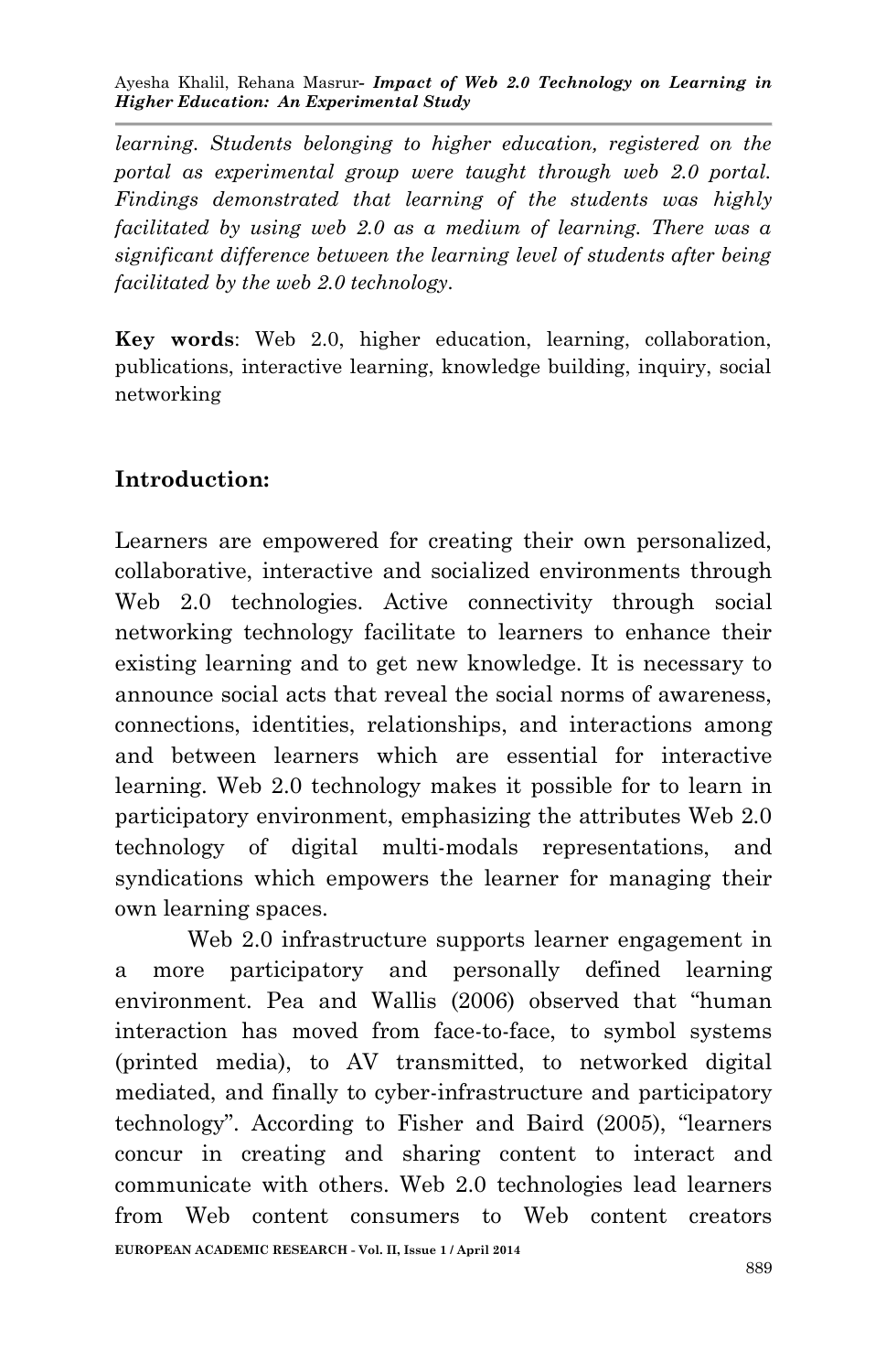developing more participatory environments". They further argued that "learners are engaged in contribution oriented pedagogy environments. Self-publishing and user-generated content (UGC) enhance multiple forms of interaction. This participatory environment requires a deeper level of social interaction that engages learners in experience design strategies that keep learners experiences in mind so they are able to determine and craft their own learning experiences".

Learners are enabled to interact through Web 2.0 environments by adopting investigative and inspired positions, where social dimensions of learning are not overlooked. Siemens (2006) argues that "in the learning process, networks and networking, both have a central role". In contrast, Ackermann (2004) emphasizes, "the experiential and active approach to learning and knowledge building, pointing to the process that builds on both individual and collective endeavors." Students of higher education seem to be particularly attracted to many Web 2.0 developments, often for the social aspects of easy communication, co-ordination and online expression of personal identities. At the same time, the affordances of Web 2.0 seem to harmonize well with current policy initiatives and modern thinking about educational practice. In particular, they seem to offer new opportunities for learners to take more control of their learning and access their own customized information, resources, tools and services; encourage a wider range of expressive capability; facilitate more collaborative ways of working, community creation, dialogue and sharing knowledge; furnish a setting for learner achievements to attract an authentic audience. Taken together, these developments in Web 2.0 create four broad forms of impact, which can be summarized as:

*Collaboration:* Web 2.0 services support communication. They allow learners to coordinate their activities to various degrees of depth. Web 2.0 may offer educators a set of tools to support forms of learning that can be more strongly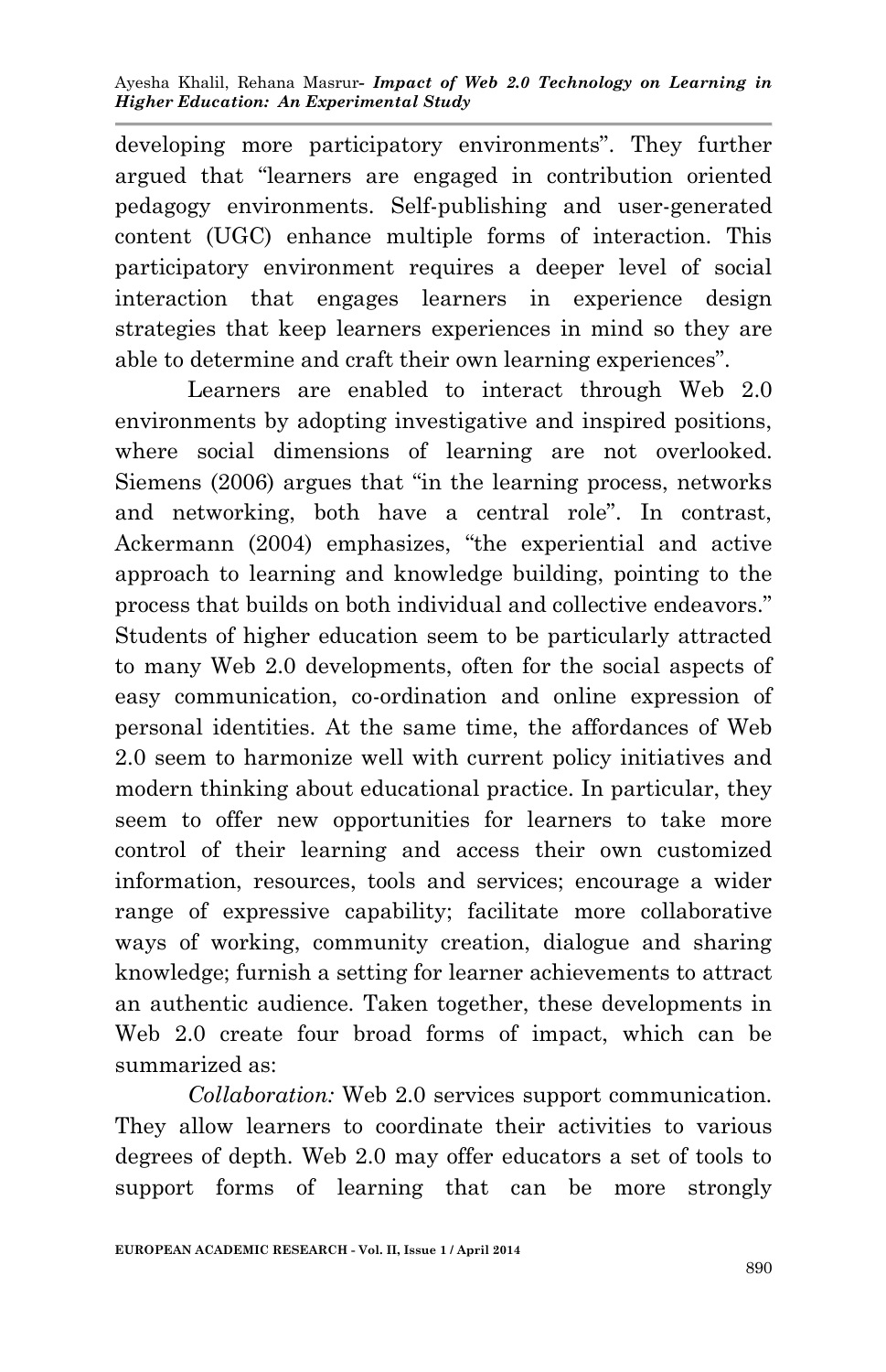collaborative and more oriented to the building of classroom communities. *Publications:* The "read-and-write" function of web 2.0 ropes the learners in creating original material for publication. Its relatively unbounded space can offer a strong feeling of doing authentic research when students can publish and discuss the products of their study. *Literacies:* As learners engage with digital artifacts through web 2.0, so the curriculum must address the challenge of developing their confidence with new Literacies and their increased potential for creativity. *Inquiry:* Web 2.0 technologies offer new ways for learners to conduct personal research. It creates new structures for organizing data, new sources to refer to, new forms of authority, and new tools to interrogate this rich space of information.

On the more cognitive side, Web 2.0 invites users to develop confidence in new modes of enquiry and new forms of literacy. Web 2.0 users must acquire the skills that are necessary to navigate and interrogate this new knowledge space. They must also become literate in digital formats for expression that go beyond the familiar medium of print. On the more social side, effective Web 2.0 users must be comfortable with collaborative modes of engagement. They must also welcome new opportunities for publication on the internet and the audience attention that this entails. To support these activities, a range of new internet tools has emerged. Most of them exist as web-based services that are accessible through a traditional browser. Most of them are also free to use. These tools have stimulated considerable growth in young people's recreational use of the internet. Much of this has been concentrated on gaming, communication and shaping online spaces for the expression of personal identity. Consequently, there is much interest in how such informal, out-of-school activity, which can be relevant and inspiring, can be connected with the more familiar in-school curriculum.

Participatory, user-generated and situative forms of learning are emphasized by Web 2.0 environments. Research in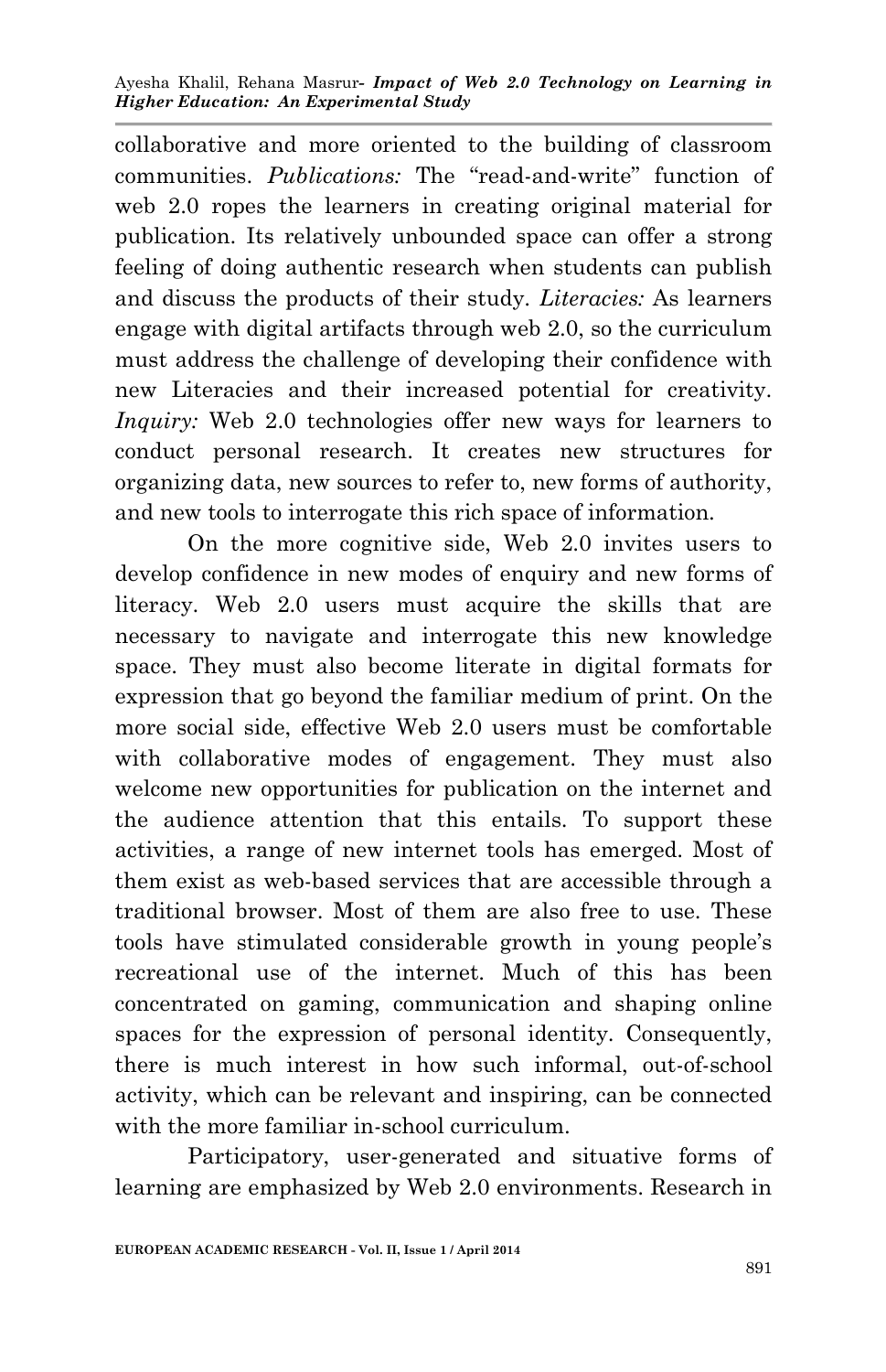the current years has focused preliminary perception of learners about using socialized and collaborative learning tends to be positive. It is not necessary that if learners of younger generation are developed in a technology-led environment, they may not possibly get the essential abilities to tie together web 2.0 for academic and learning purposes. Learners have their own preferences to adjust the ways they want to learn, their level of engagement with technologies, and the degree of their academic performance and study skills. Prensky (2001) described that "a generation of learners who have grown up in a world of computers, mobile phones and the web; i.e. a generation reliant upon digital media and tools". Prensky argued that "these digital natives are seen to stand in stark contrast to older generations of 'digital immigrants', who adopted digital media later on in their lives."

According to Alexinder and Levine (2008), "Web 2.0 refers to the social use of Web which allows learners to collaborate, to have active participation in content creation, to share information online, to generate knowledge". Learning and teaching both are transformed being influenced by the emerging role of web 2.0 platforms. Blogs, wikis, micro blogs, Tag-based folksonomies, syndications of content through RSS, social bookmarking, media sharing, social networking sites, and other social software articrafts, are the some specific services and technologies provided by web 2.0 which exceedingly add in higher education.

Efforts are made to explore more excessive and beneficial functions of web 2.0 technologies for superior level of activities, more advantageous for students' learning in higher education. As cited by Dron 2006; McLoughlin & Lee 2007; Hargadon 2008, "It is important to realize that Web 2.0 has to share something new with higher education- the development of the clear picture of features that might constitute a new ICT pedagogy in 21st century".

According to Redecker, et al. 2009, argue that Students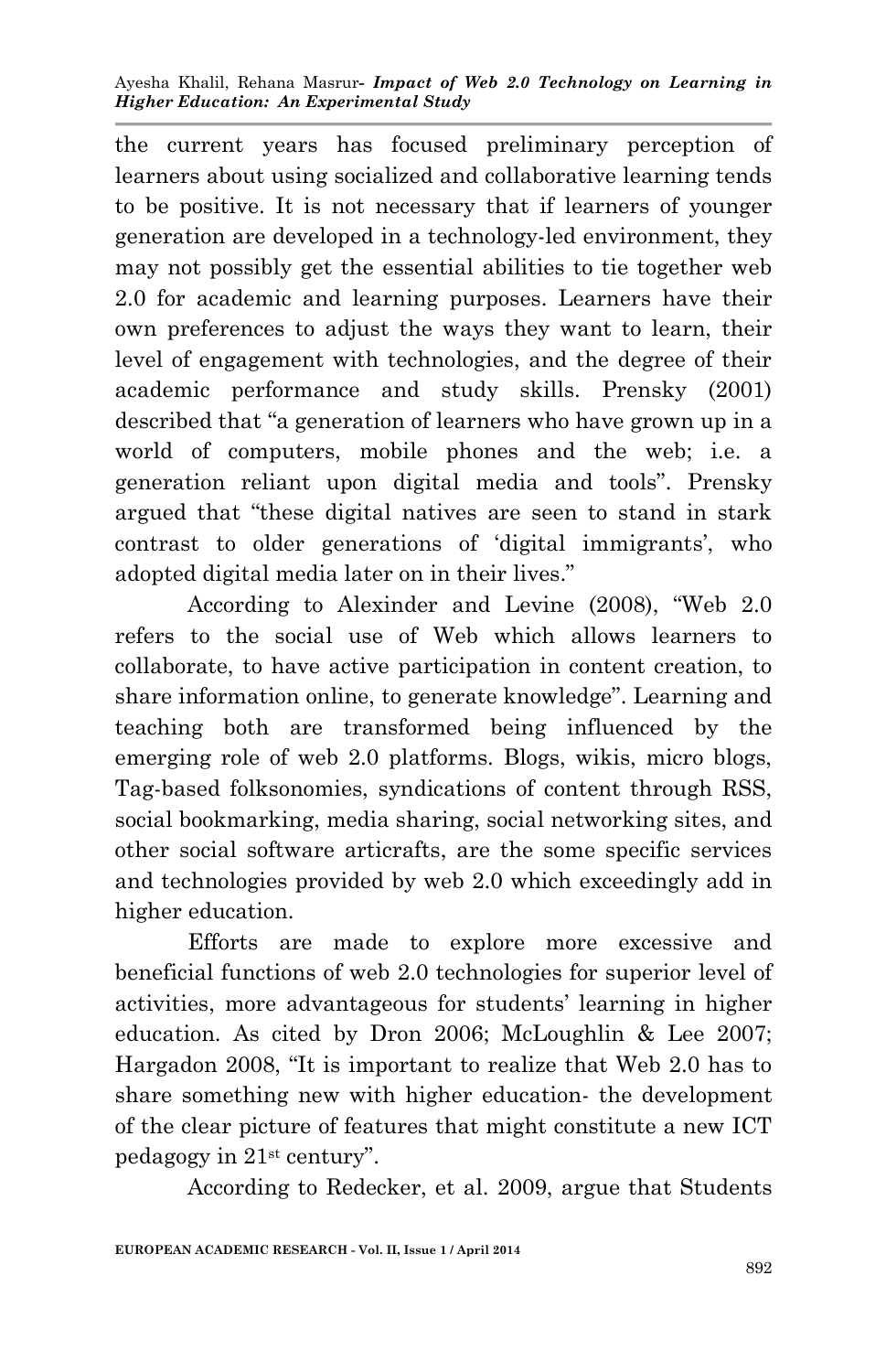learning is improved with the espousal of web 2.0 tools, student-centered learning has transformed into a form which is more interactive and collaborative in many aspects mainly (1) comprehensive conversations and meaningful interactions are promoted, (2) from others to make comprehensive meaning, user has experiences and opinions, (3) networking and collaboration is promoted between its users and (4) the way context is determined by its self-centered set of users. In this context, Herrington (2006) explained the learning that "Authentic contexts play an important role in higher order learning and they should provide a purpose and motivation for learning, and to provide a sustained and complex learning environment that can be explored at length" (p. 3).

Though much has been written about use of technology in teaching learning process; the area of impact of Web 2 Technology upon learning of Post Graduate Students in Pakistani Context is a prey to researchers' negligence. Therefore, the present study was aimed to compare the level of impact of Web 2.0 Technology upon students' learning through pre-test and Post-test, after being taught by the web 2.0 technology.

# **Methodology:**

This research was conducted in order to determine the impact of Web 2.0 Technology upon students' learning. For answering these research goals, the researcher opted to use a Web Portal which was designed upon the concept of Web 2.0 technology.

The population of the study was consisted of all 260 students of MA Education at University of Education, Lahore. *Experimental group sample:* 24 students from identified population were taken as sample of experimental group, selected through stratified sampling on the basis of use of Web 2.0 Technology on regular basis. *Control group sample:* 24 students from identified population were randomly selected as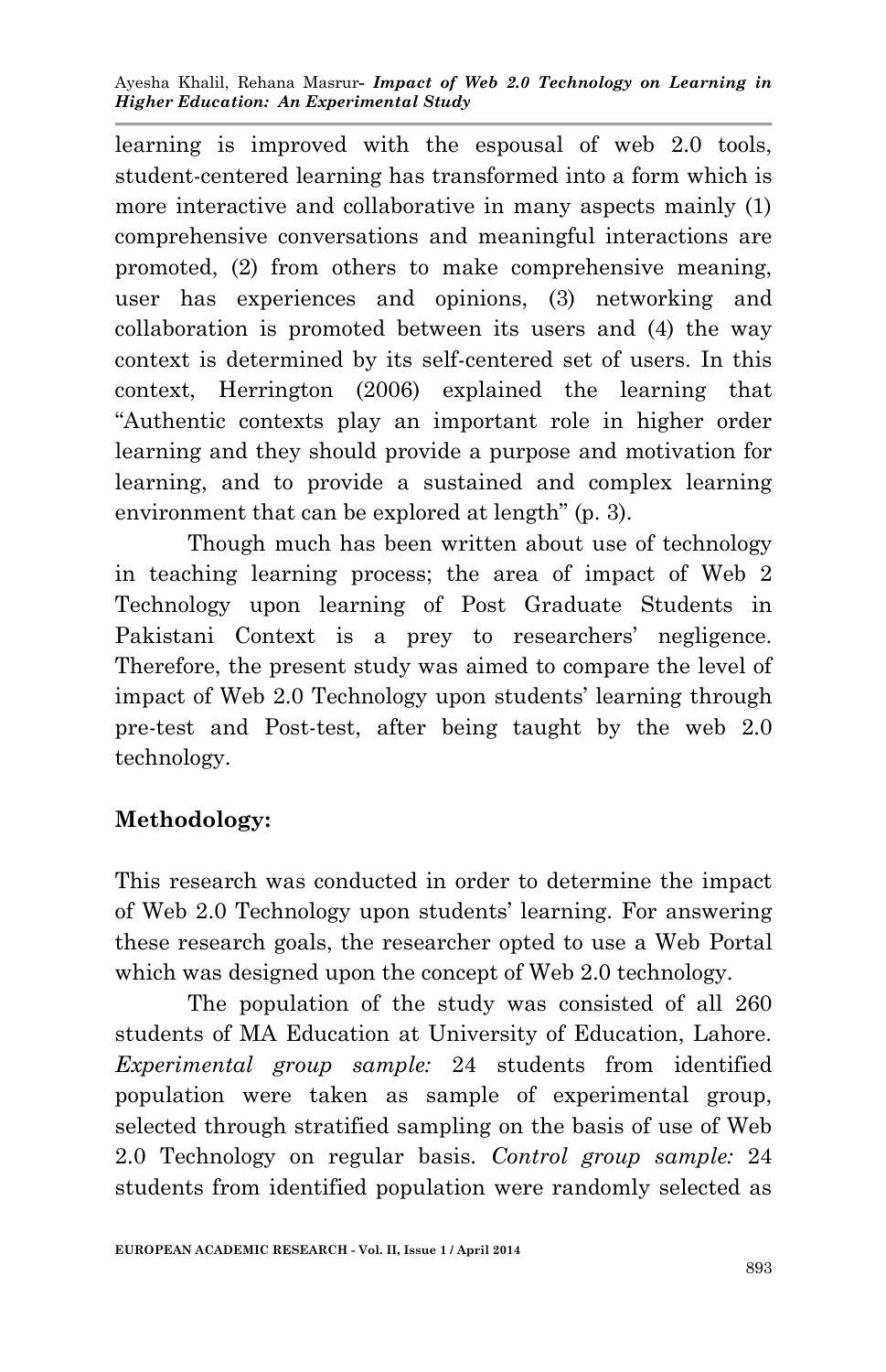sample of control group, selected through random sampling.

As research instrument, a MCQ test was designed on the subject of "Educational Measurement and Evaluation", which was comprised of 32 items. This test was utilized for pretest and post-test on the both experimental and control groups.

The control group was being treated with the conventional pedagogical methodology of classroom lectures. As treatment on experimental group, the researcher applied web 2.0 technology as learning tool, and a portal was designed as a host where the instructor could place the lesson notes and learning material on daily basis. The students were given an access to share their learning on the pedagogical analogy. For this purpose, 24 participants were registered in the online course "Educational Measurement and Evaluation (EME)"offered on the portal for experimental purpose. The portal was used as an interface between instructor and the participants. To examine the effect of use of web 2.0 technology on learning of students, the researcher scheduled an online course "Educational Measurement and Evaluation (EME)" on the described portal in 14 sessions for continuous 2 weeks i.e. one session each day. After every session, the participants generated an interactive discussion being facilitated as discussion forum. This experiment showed that participants shared their knowledge having availed web 2.0 learning facility. Participant of the course used to share their comments about daily topics and sometimes they put queries in order to understand the topic more clearly. The purpose of the experiment was to determine whether the learning of the students was being facilitated by the use of Web 2.0 technology as a tool of learning.

After the completion of 2-week experiment, the same MCQ test was again administered as post-test, with both control and experimental groups. The purpose of the post-test was to determine the change in learning level of students in the subject "Educational Measurement and Evaluation" being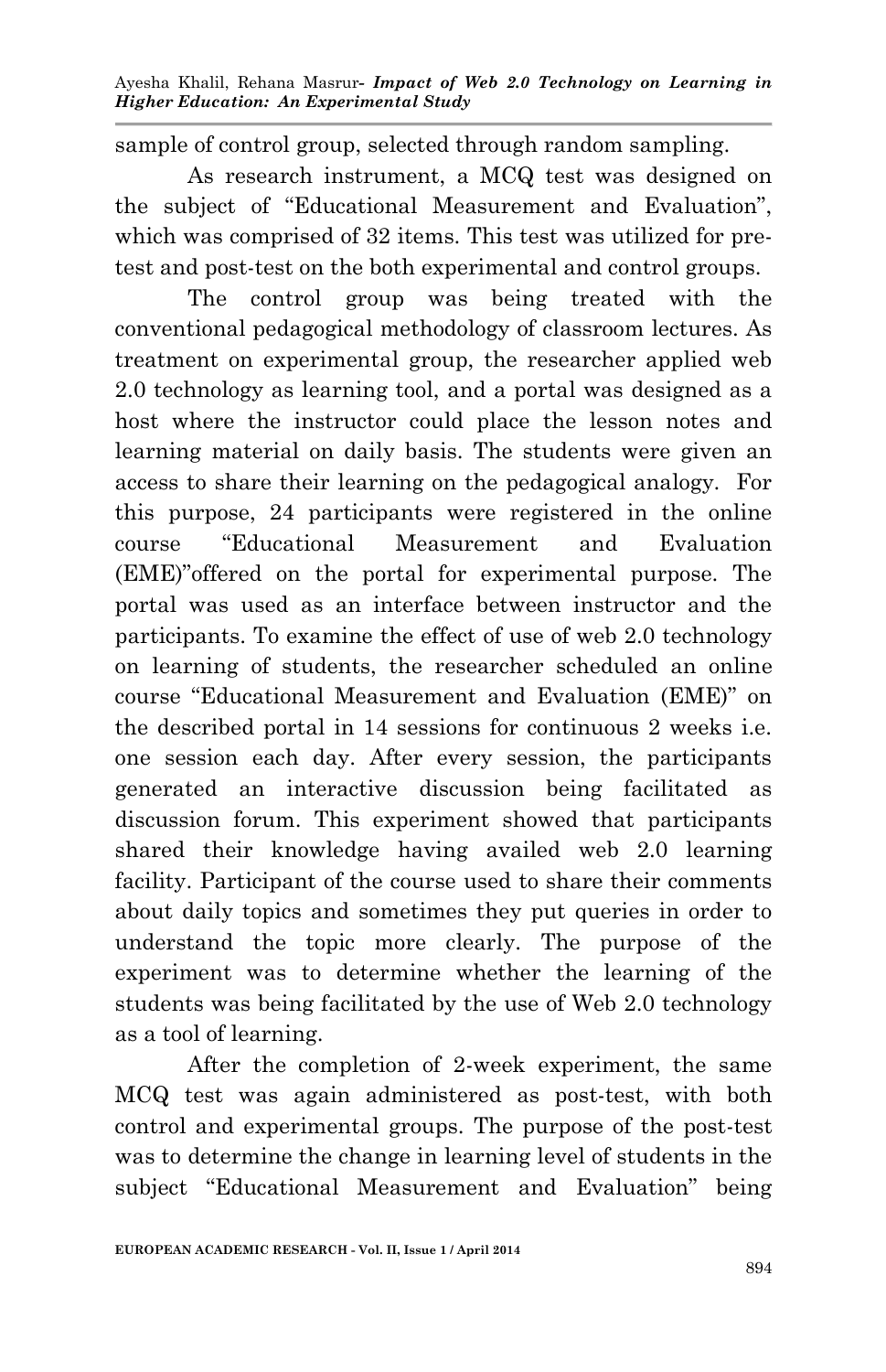Ayesha Khalil, Rehana Masrur*- Impact of Web 2.0 Technology on Learning in Higher Education: An Experimental Study*

taught by the web 2.0 online portal and by the conventional lecture method. All the participants of experimental group attempted the test online, as the researcher had uploaded the test on the portal. Quantitative data was collected using the results of pre-tests and post-tests of both groups, control and experimental.

#### **Data Analysis:**

Data was analyzed by using IBM SPSS 19 (latest version of statistical package for social sciences). Data was interpreted in the form of tables and was analyzed by using t-test for comparison purposes. First comparison was made between the pre- test and post-test results of control groups. Secondly, t-test was applied to compare the results of pre-test and post-test of experimental group in order to determine either the learning is enhanced and more facilitated by the use of web 2.0 technology or not. Once again, t-test was applied on the results obtained by the control group and experimental group, in order to compare the retention level of the participants of both groups.

|                                                                 | N          | Minimum<br>score | Maximum<br>score | Mean    | Std.<br>Deviation |
|-----------------------------------------------------------------|------------|------------------|------------------|---------|-------------------|
| Pre-test of Control group                                       | 24         | 10.00            | 22.00            | 16.5000 | 2.87417           |
| Post-test of control group                                      | 24         | 12.00            | 26.00            | 18.8750 | 3.19391           |
| $\boxed{\text{Pre-test}}$ of experimental $\boxed{24}$<br>group |            | 8.00             | 23.00            | 17.3333 | 3.59549           |
| Post-test of experimental $_{24}$<br>group                      |            | 18.00            | 30.00            | 23.333  | 2.97331           |
| <b>Table 1 Descriptive</b>                                      | statistics | for              | pre-test         | and     | of<br>post-test   |

**experimental and control groups**

Table 1 shows the mean values of minimum and maximum scores obtained by both groups. It reveals that there is a significant quantitative difference between control group and experimental group results.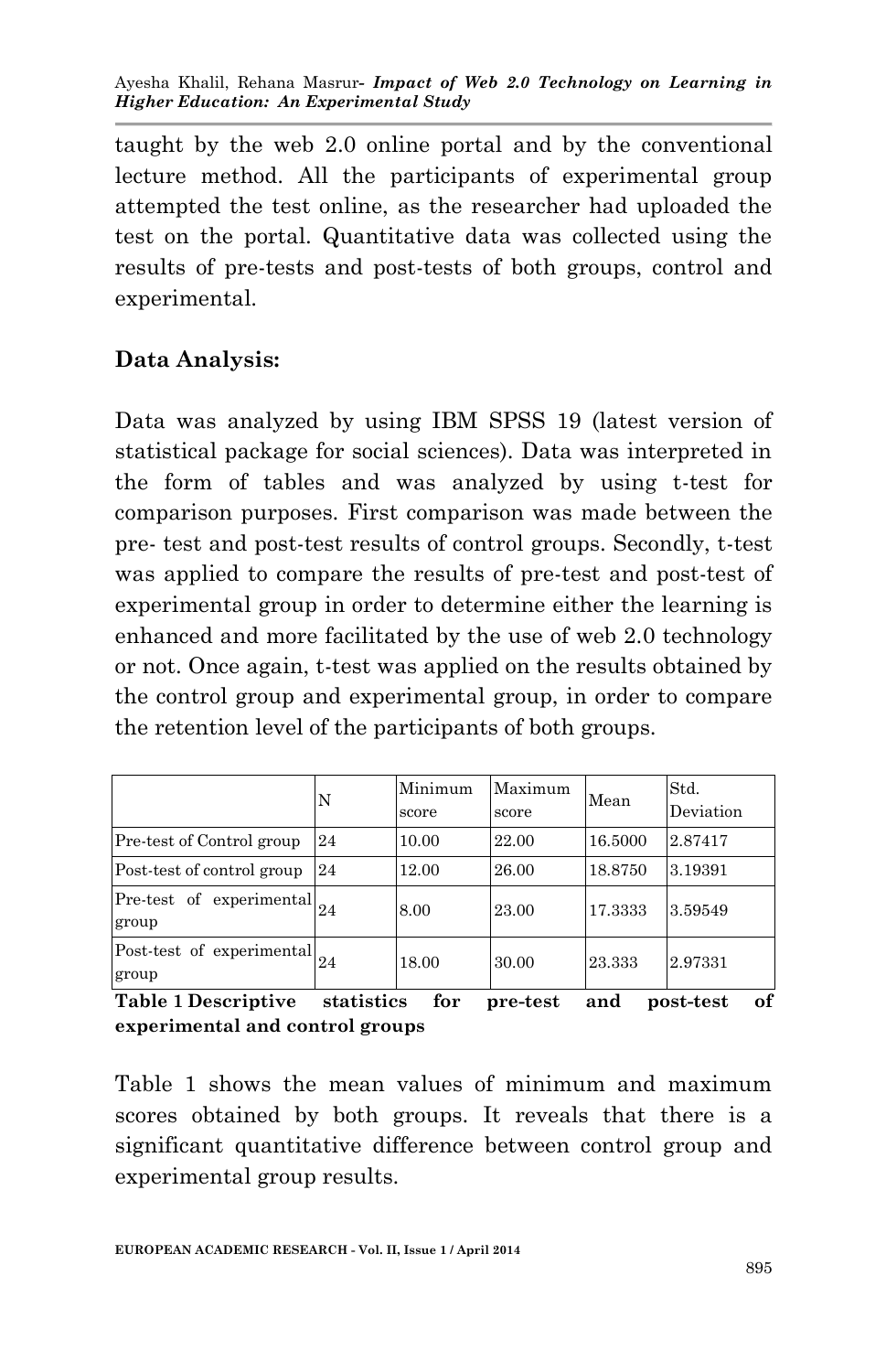Ayesha Khalil, Rehana Masrur*- Impact of Web 2.0 Technology on Learning in Higher Education: An Experimental Study*

|                                   | Basic Groups          | IN | Mean  | Std.<br>Deviation | Std. Error<br>Mean |
|-----------------------------------|-----------------------|----|-------|-------------------|--------------------|
|                                   | Control Group         | 24 | 16.50 | 2.874             | .587               |
| Marks obtained<br>by the students | Experimental<br>Group | 24 | 17.33 | 3.595             | .734               |

**Table 2 Comparison of pre-test results of control and experimental groups**

Table 2 shows that there is no significance difference between the mean scores of pre-test of both, control and experimental group. This satisfies the condition of the experiment that both groups taken for the study are same.

|                                         |                                       | F | Sig. | lt        | df        | Sig.<br>$(2 -$<br>tailed) | Mean    | Std. Error<br>Difference Difference |                | 95%<br>Confidence<br>Interval of<br>the<br>Difference |
|-----------------------------------------|---------------------------------------|---|------|-----------|-----------|---------------------------|---------|-------------------------------------|----------------|-------------------------------------------------------|
|                                         |                                       |   |      |           |           |                           |         |                                     |                | Lower Upper                                           |
| Marks<br>obtained<br>by the<br>students | Equal<br>variances 356.554<br>assumed |   |      | $-887$ 46 |           | .380                      | $-833$  | .940                                | $-2.72511.058$ |                                                       |
|                                         | Equal<br>variances<br>not<br>assumed  |   |      | $-.887$   | 43.87,380 |                           | $-.833$ | .940                                | $-2.72711.060$ |                                                       |

**Table 3 Independent sample T-Test on Pre-Test Scores of the Sample**

The results obtained by table 3 showed t-value=-0.887 at  $\alpha$  = 0.05. This result revealed that difference between the means of both groups (control and experimental) is non-significant, i.e. the results of pre-test of control group and experimental group are same. This result also satisfied the condition of experimental design that there is no difference between both samples.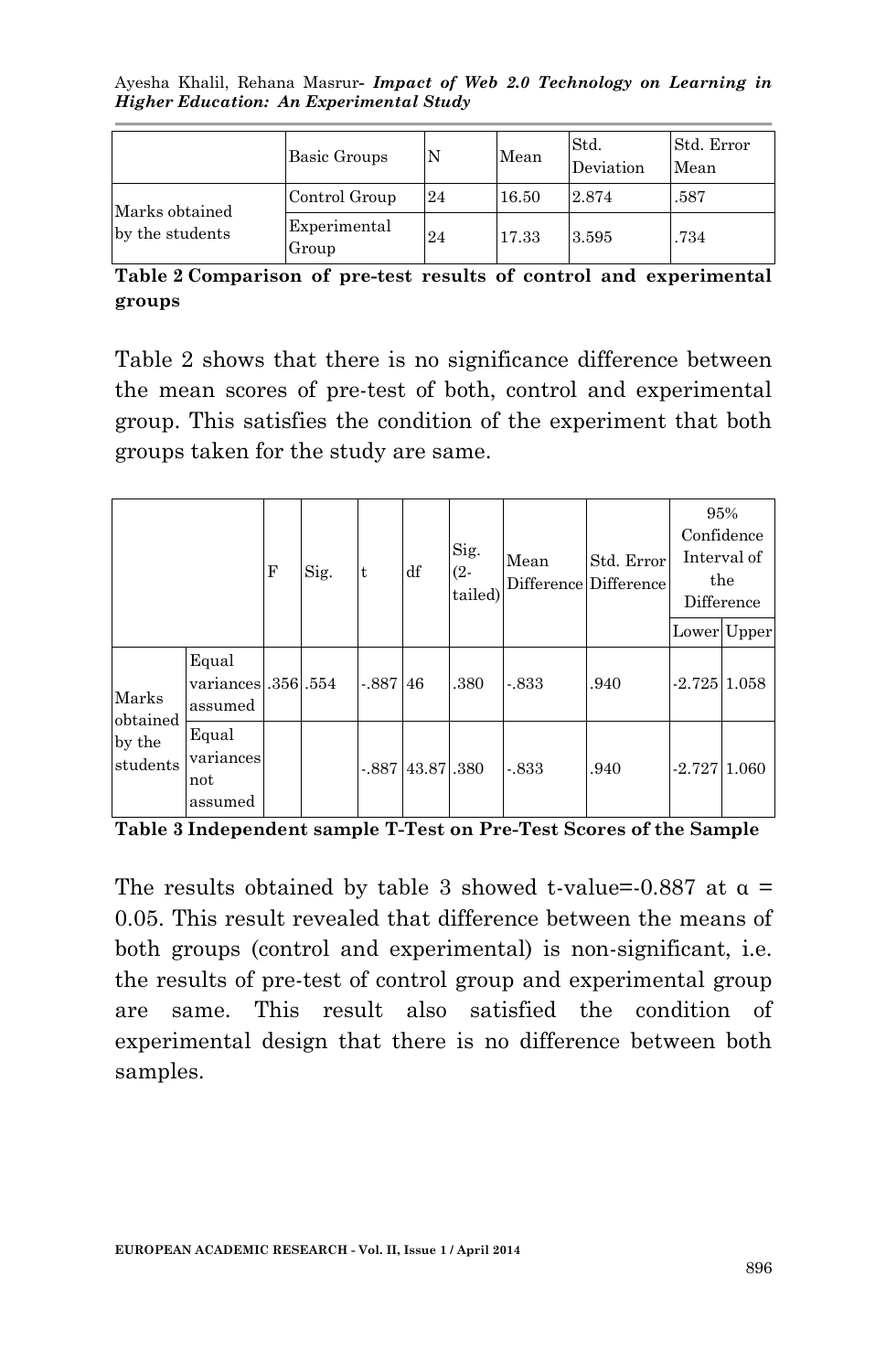Ayesha Khalil, Rehana Masrur*- Impact of Web 2.0 Technology on Learning in Higher Education: An Experimental Study*

|                   | Groups                | N  | Mean  | Std.<br>Deviation | Std. Error<br>Mean |
|-------------------|-----------------------|----|-------|-------------------|--------------------|
| Marks obtained by | Control Group         | 24 | 18.88 | 3.194             | .652               |
| the students      | Experimental<br>Group | 24 | 233   | 2.973             | .607               |

**Table 4 comparison of post-test results of control and experimental groups**

Group statistics was applied to make a comparison between the post-test results of both control and experimental groups. Table 4 showed that there was a significance difference between the mean scores of post-test results of both, control and experimental group.

|                                         |                                      | F    | Sig.<br>t |          | Df     | Sig.<br>(2-<br>tailed) | Mean<br>Difference Differen | Std.<br>Error | 95% Confidence<br>Interval of the<br>Difference |          |
|-----------------------------------------|--------------------------------------|------|-----------|----------|--------|------------------------|-----------------------------|---------------|-------------------------------------------------|----------|
|                                         |                                      |      |           |          |        |                        |                             | ce            | Lower                                           | Upper    |
| Marks<br>obtained<br>by the<br>students | Equal<br>variances<br>assumed        | .000 | .985      | $-6.128$ | 46     | .000                   | $-5.458$                    | .891          | $-7.251$                                        | $-3.665$ |
|                                         | Equal<br>variances<br>not<br>assumed |      |           | $-6.128$ | 45.766 | .000                   | $-5.458$                    | .891          | $-7.252$                                        | -3.665   |

**Table 5 Independent sample t-test on post-test Scores of experimental and control groups**

Table 5 revealed t-value =  $-6.128$  at  $\alpha = 0.05$  which was highly significant to reject the null hypothesis of the study. The result showed that there was a significant difference between the post-test results of both control and experimental groups.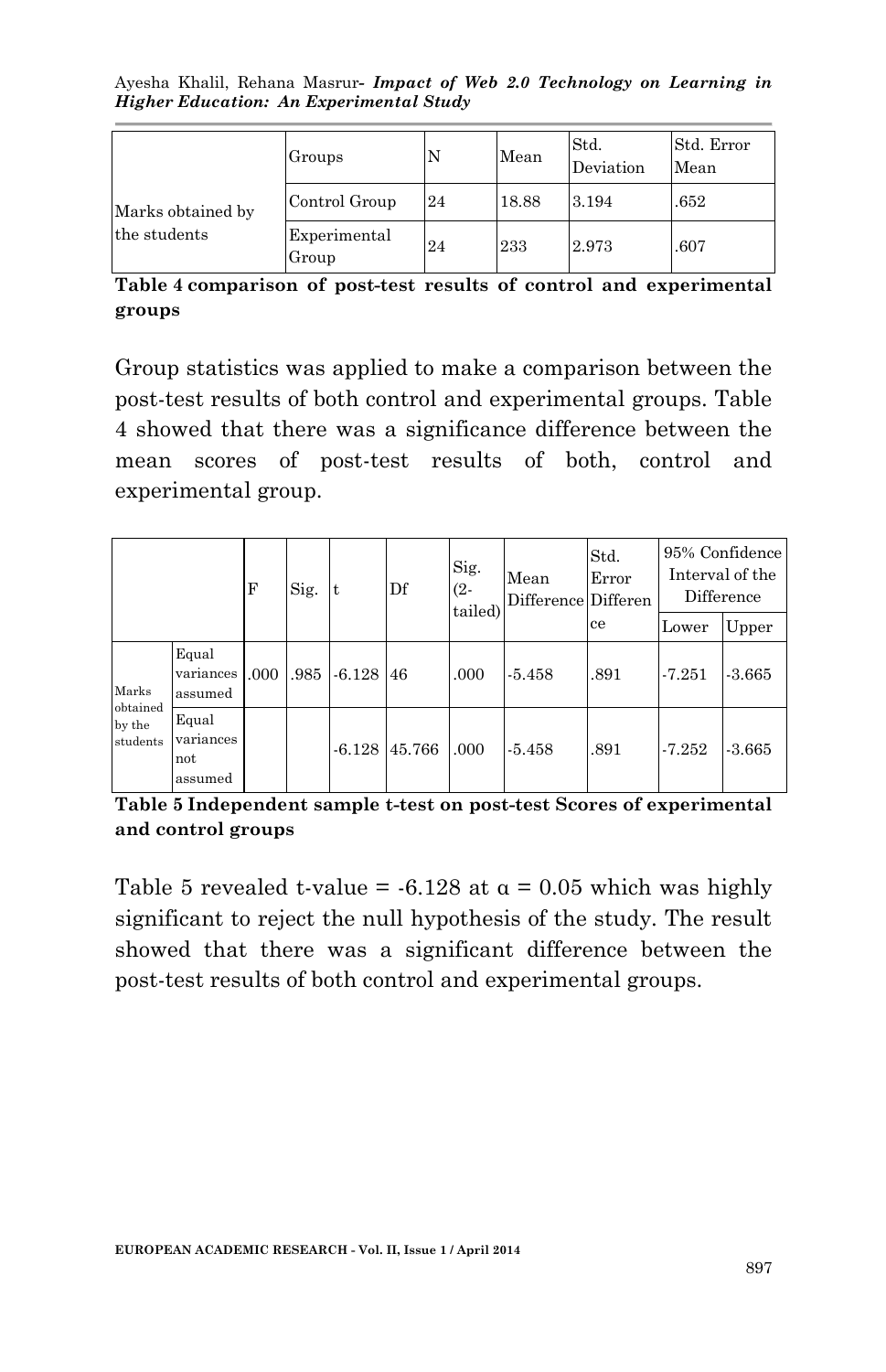Ayesha Khalil, Rehana Masrur*- Impact of Web 2.0 Technology on Learning in Higher Education: An Experimental Study*

|                               |                                | Mean   | IN | Std. Deviation Mean | Std.   | Error |
|-------------------------------|--------------------------------|--------|----|---------------------|--------|-------|
| Pair 1<br>(Control)<br>Group) | Pre-test of control<br>group   | 16.500 | 24 | 2.87417             | .58669 |       |
|                               | Post-group of<br>control group | 18.875 | 24 | 3.19391             | .65195 |       |

**Table 6 Paired sample statistics on control group**

In table 6, the comparison of pre-test results and post-test results of control group was shown. The difference between both mean values showed that treatment provided during the experiment had an impact on the learning level of students, as the post-test scores of control groups were improved.

|                                   |                                     | Mean    |    | Std.<br>Deviation | Std. Error<br>Mean |
|-----------------------------------|-------------------------------------|---------|----|-------------------|--------------------|
| Pair 2<br>(Experimental<br>Group) | Pre-group of<br>experimental group  | 17.3333 | 24 | 3.59549           | .73393             |
|                                   | Post-group of<br>experimental group | 23333   | 24 | 2.97331           | .60692             |

**Table 7 Paired sample statistics on experimental group**

In table 7, the comparison of pre-test results and post-test results of experimental group was shown. The difference between both mean values showed that treatment provided during the experiment had a significance impact on the learning level of students, as the post-test scores of experimental groups were highly improved.

|                  |                                                               | Mean       | Std.<br>Deviation <sup>[1]</sup> | Std.<br>Error<br>Mean |            | 95% Confidence<br>Interval of the<br>Difference |             | df | sig  |
|------------------|---------------------------------------------------------------|------------|----------------------------------|-----------------------|------------|-------------------------------------------------|-------------|----|------|
|                  |                                                               |            |                                  |                       | Lower      | Upper                                           |             |    |      |
| Pair 1<br>Group) | Pre-test<br>(Control and Post-<br>test of<br>control<br>group | $-2.37500$ | 1.58286                          | .32310                | $-3.04338$ | $-1.70662$                                      | $-7.351$ 23 |    | .000 |

**Table 8: paired sample t-test on pre-test and post-test results of pair-1**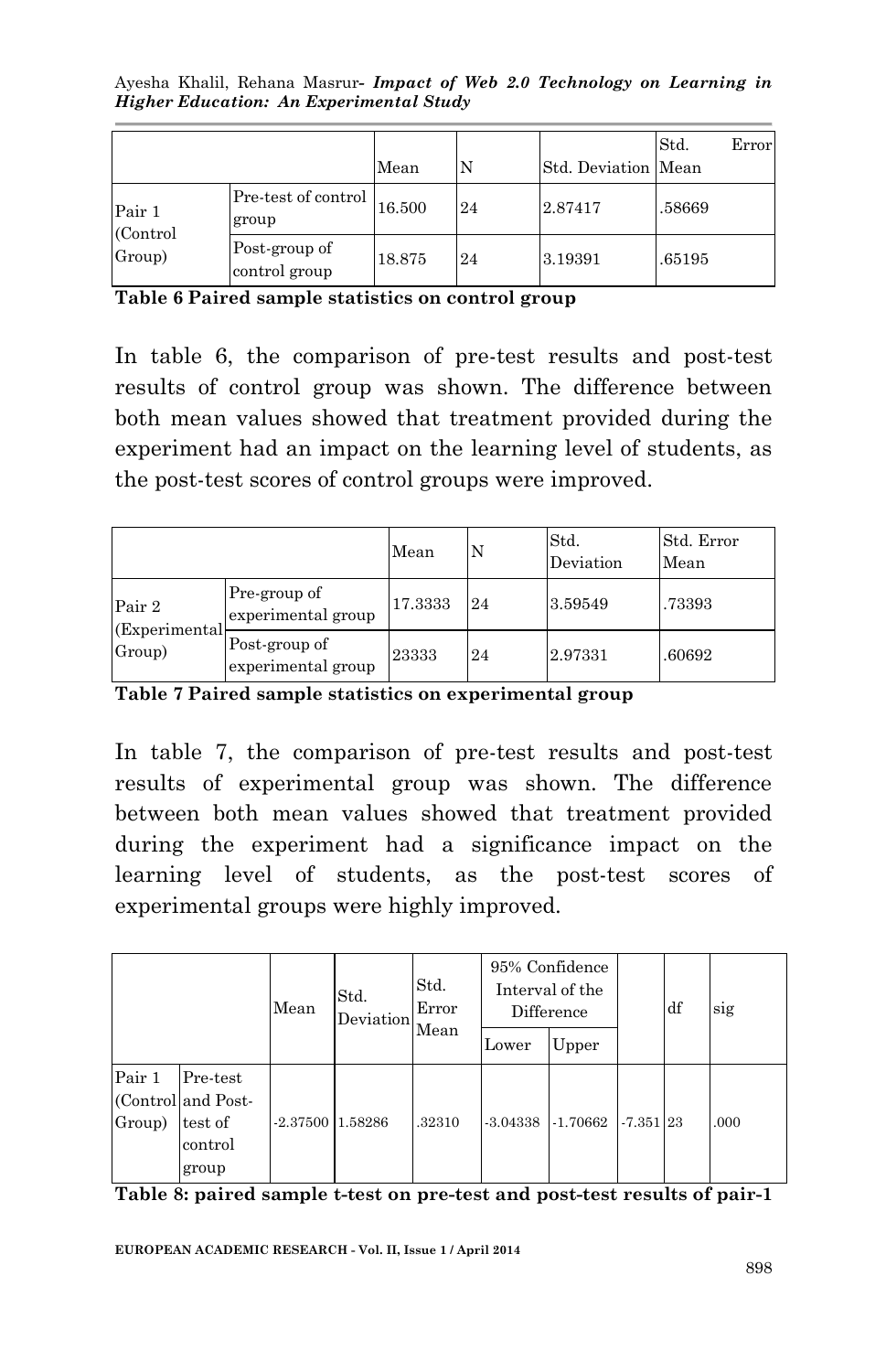#### **(control group)**

Paired sample t-test was applied on the pre-test and post-test results of pair-1, that was control group. Table 8 revealed tvalue =  $-7.351$  at  $\alpha = 0.05$  which showed a significant difference between pre-test results and post-test results of control group. This meant that learning level of students of control group was enhanced when they were taught through traditional method in the classroom.

|                                   |                                                        | Mean           | Std.<br>Deviatio<br>n | Std.<br>Error<br>Mean | 95%<br>Lower | Confidence<br>Interval of the<br>Difference<br>Upper |          |    |      |
|-----------------------------------|--------------------------------------------------------|----------------|-----------------------|-----------------------|--------------|------------------------------------------------------|----------|----|------|
| Pair 2<br>(experimental<br>group) | Pre-test and<br>Post-test of<br>experimenta<br>l group | -7.00000 75486 |                       | .97058                | $-9.00780$   | -99220                                               | $-7.212$ | 23 | .000 |

**Table 9 Paired sample t-test on pre-test and post-test results of pair-2 (experimental group)**

Paired sample t-test was applied on the pre-test and post-test results of pair-1 that was experimental group. Table 9 revealed t-value =  $-7.212$  at  $\alpha = 0.05$  which showed a highly significant difference between pre-test results and post-test results of experimental group.

|                         |                                     |         |                | Std.   |                       |        |       |    |      |  |
|-------------------------|-------------------------------------|---------|----------------|--------|-----------------------|--------|-------|----|------|--|
|                         |                                     |         | Std.           | Error  |                       |        |       |    |      |  |
|                         |                                     | Mean    | Deviation Mean |        | Lower                 | Upper  | t     | df | Sig. |  |
| Pair 1                  | Pre-test and                        |         |                |        |                       |        |       |    |      |  |
| (control)               | Post-test<br>of -                   |         | 1.58286        | .32310 |                       |        |       | 23 | .000 |  |
| group)                  | control                             | 2.37500 |                |        | 3.04338 1.70662 7.351 |        |       |    |      |  |
|                         | group                               |         |                |        |                       |        |       |    |      |  |
| Pair                    | 2Pre-test and                       |         |                |        |                       |        |       |    |      |  |
| (experimental Post-test | of -                                |         | 75486          | .97058 |                       | -99220 |       | 23 | .000 |  |
| group)                  | experimental 7.00000                |         |                |        | 9.00780               |        | 7.212 |    |      |  |
|                         | group                               |         |                |        |                       |        |       |    |      |  |
| Table 10                | comparison of both pairs of samples |         |                |        |                       |        |       |    |      |  |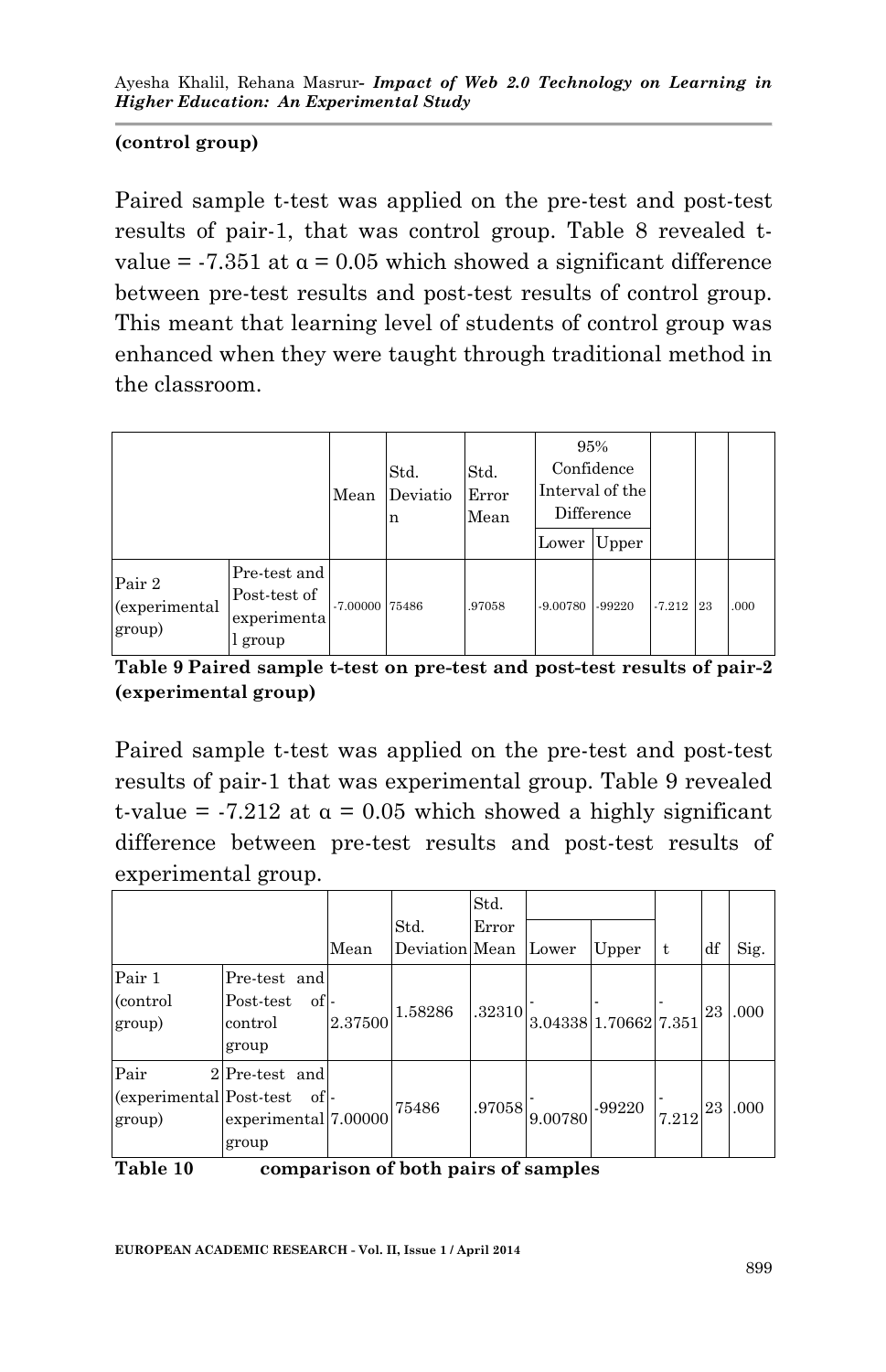Table 10 compares the significance of both experimental and control groups through pre-test and post-test results of both. A paired sample t-test was applied on both pairs. Pair-1 (control group) t-value was -7.351 and pair-2 (experimental group) tvalue was  $-7.212$ , both at  $\alpha = 0.05$ . Table showed that experimental group's t-value was significant to reject the null hypothesis  $H_0$  that was concluded that impact of using web 2.0 technology on students' learning level is highly significant. So it was concluded that there was a greatly significant difference in the learning level of students before and after facilitated by Web 2.0 Technology.

### **Conclusions and Discussion:**

As a second generation of services available on the World Wide Web, Web 2.0 facilitates the learners to collaborate, interrelate and split the information online. Web 2.0 has given voice to the individuals being an assortment of internet services and practices. Learners are capable to create and publish their own material. Also searching and retrieving the available material, data or information through web 2.0 technology is now possible. Web 2.0 is the up gradation of existing version of www, which have changed the learner, web-designers and software developers in accordance with the features provided by it.

For personalizing and contextualizing the leaning by Web 2.0 tools, particular opportunities are being provided. It is acceptable for learners to develop their own content and resources, creating the curriculum more creative and flexible. Such personalization and re-appropriation of existing resources also has clear potential to support better forms of independent study and to facilitate personal resource management. Such user-centered approaches, many believe, are important, not least because of the affective and motivational benefits derived from the ability to personalize, but also because the process of appropriation by default leads to the learner developing their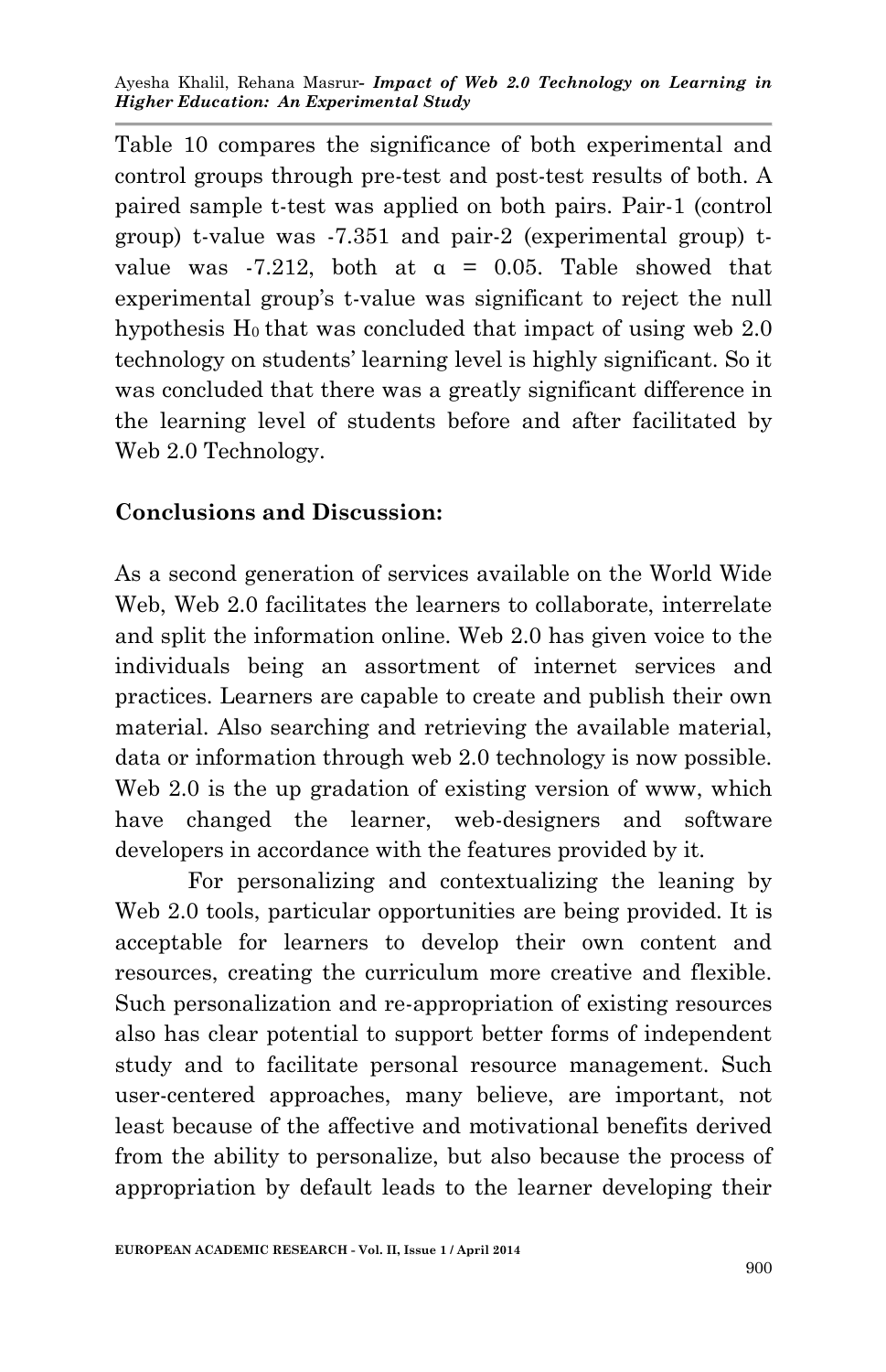digital literacy skills and fosters participatory learning. Web 2.0 refers to the social use of Web which allows learners to collaborate, to have active participation in content creation, to share information online, to generate knowledge. Beneath all the hype, web 2.0 platforms are seen to have an emerging role to transform learning.

Overall, then it can be said that yes, Web 2.0 matters. The results obtained by the research brought to light that web 2.0 technology is a very focal dynamic which have a positive impact on the learning of students as the learning level of students was greatly enhanced and facilitated by using web 2.0 technology.

## **Future Implications:**

Concerning the future of learning in combination with Web 2.0 applications, this study emphasizes that the key for designing future interfaces for technology enhanced learning should be made easy to use for the students of higher education. This needs the concentration of research on the end users. Future researchers can explore the use of Web 2.0 technology for leaning in Pakistan in a comparative perspective with other developing countries by analyzing the degree of using Web 2.0 technology for learning purposes. Retention level of students in their learning might be analyzed if the duration of experiment be extended. Problems and challenges of using web 2.0 technology for learning in higher education may be explored at national level.

### **BIBLIOGRAPHY:**

Alexander, B., & Levine, A. 2008. "Web 2.0 storytelling: Emergence of a new genre." *EDUCAUSE Review* 43(6): 40-56. Cited in *International Journal for Research in* 

**EUROPEAN ACADEMIC RESEARCH - Vol. II, Issue 1 / April 2014**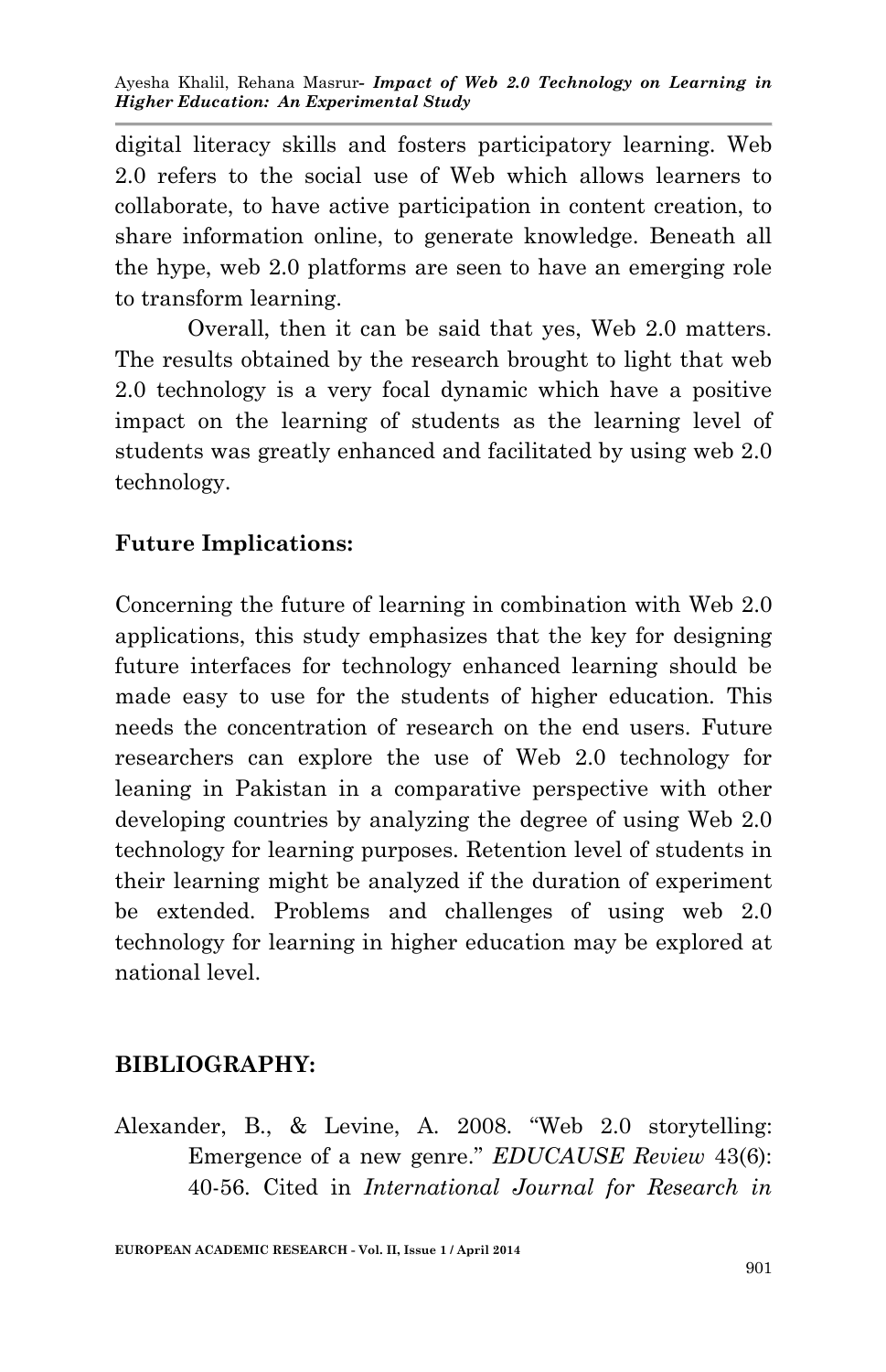*Education (IJRE)* 33, 2013.

- Blocher, M., Tu, C.H., and Li, Z. 2009. *Constructs for Personal Learning Environments in Web 2.0.* Northern Arizona University*.*
- Chatti, M. A. and Jarke, M. 2007. "The future of e-learning: a shift to knowledge networking and social software." *Int. J. Knowledge and Learning* 3(4/5).
- Conole, G. and Alevizo, P. 2010. "A literature review of the use of Web 2.0 tools in Higher Education." A report commissioned by the Higher Education Academy. The Open University, Walton Hall, Milton Keynes, UK.
- Crook, C. and Harrinson, C. 2008. *Web 2.0 technologies for learning: The current landscape – opportunities, challenges and tensions.* 'Web 2.0 technologies for learning at KS3 and 4', Coventry, BECTA.
- Grosseck, G. 2009. To use or not to use Web 2.0 in Higher Education?. *Procedia Social and Behavioral Sciences 1,* 478–482. Available online at www.sciencedirect.com.
- Kuiper, E. Volman, M. and Terwel, J. 2008. "Integrating critical web skills and content knowledge: development and evaluation of a 5th grade educational program." *Computers in human behavior* 24: 666-692.
- Lei, C. et al. 2012*.* "Using Web 2.0 Tools to Enhance Learning in Higher Education: A Case Study in Technological Education." *Proceedings of the international MultiConference of Engineers and Computer Scientists 2012*, Vol. II, IMECS 2012, March 14-16, 2012, Hong Kong.
- Maloney, E. 2007. "What Web 2.0 can teach us about learning." *The Chronicle of Higher Education* 53(18), January 5th, p.B26
- Maloney, E. 2007. "What Web 2.0 Can Teach Us About Learning*?*" *Chronicle of Higher Education* 25(18) pp 26- 29.

McLoughlin, C. & Lee, M. J. W. 2010. "Personalised and self-